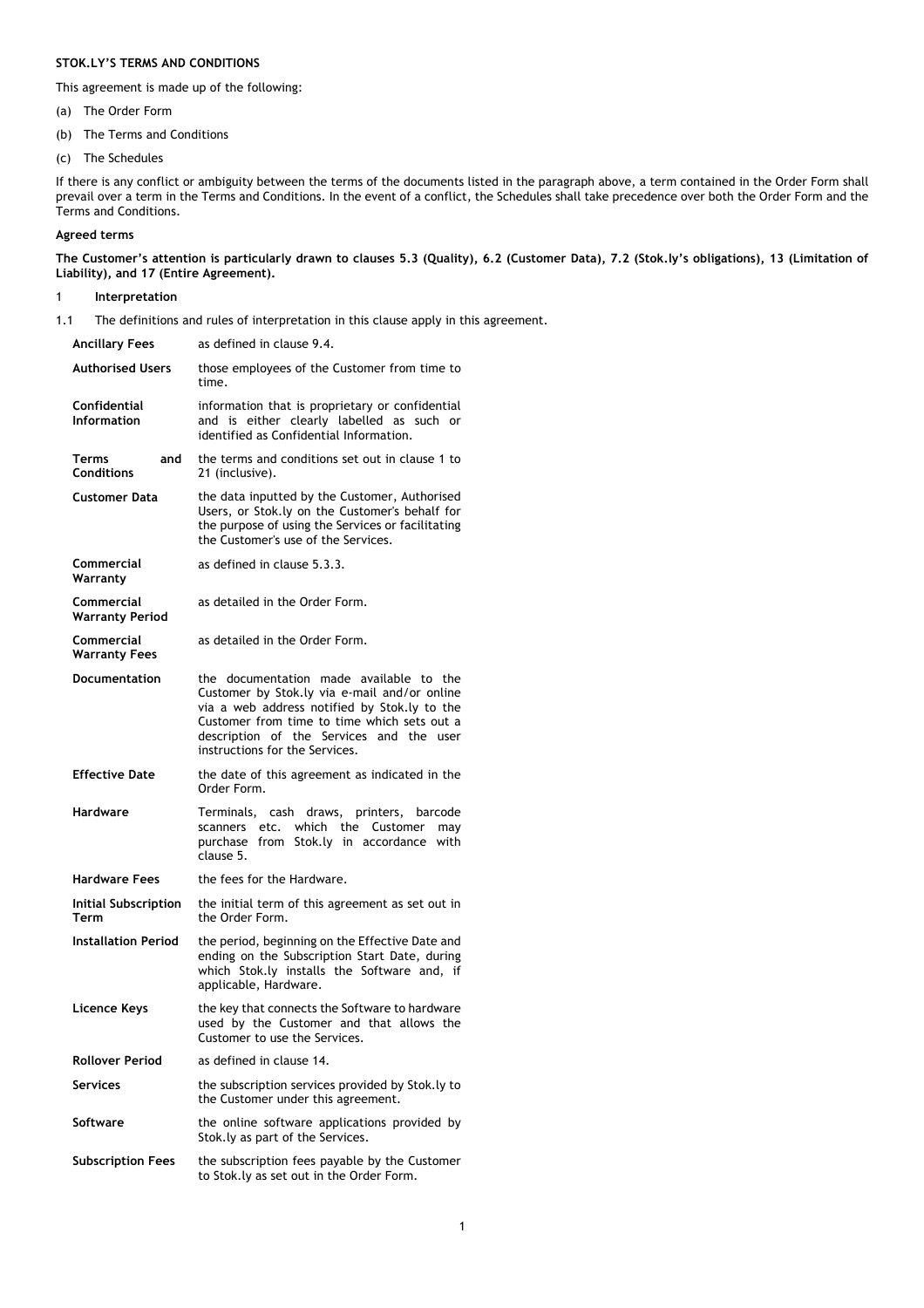- **Subscription Term** the Initial Subscription Term and any Rollover Period (as defined in the Conditions). **Subscription Start**  unless otherwise agreed, the day after Stok.ly
- **Date** notifies the Customer that installation is complete.

**Support** as detailed in the Order Form.

**Terminal** a point-of-sale terminal sold by Stok.ly to the Customer.

**Training** as detailed in the Order Form (if applicable).

- **Virus any thing or device (including any software,** code, file or programme) which may prevent, impair or otherwise adversely affect the operation of any computer software, hardware or network, any telecommunications service, equipment or network or any other service or device; prevent, impair or otherwise adversely affect access to or the operation of any programme or data, including the reliability of any programme or data (whether by rearranging, altering or erasing the programme or data in whole or part or otherwise); or adversely affect the user-experience, including worms, trojan horses, viruses and other similar things or devices.
- 1.2 Unless the context otherwise requires, words in the singular shall include the plural and in the plural shall include the singular.
- 1.3 A reference to a statute or statutory provision is a reference to it as it is in force as at the date of this agreement.
- 1.4 A reference to writing or written includes e-mail but not fax.

# 2 **Installation Period**

- 2.1 During the Installation Period Stok.ly shall, in consideration of the Ancillary Fees, notify the Customer of its installation plan and the Customer shall use reasonable endeavours to co-operate with Stok.ly in carrying out the installation plan including (without limitation) allowing access to the Customer's premises on reasonable notice.
- 2.2 Stok.ly shall inform the Customer when installation is complete and when the Subscription Start Date begins.
- 2.3 Should the Customer cause undue delay to the Installation Period, Stok.ly may terminate this agreement on ten days' notice and the Customer shall indemnify Stok.ly for any costs or expenses reasonably incurred by Stok.ly whilst attempting to carry out its installation plan.

# 3 **Services**

- 3.1 Stok.ly shall, during the Subscription Term, provide the Services and make available the Documentation to the Customer on and subject to the terms of this agreement.
- 3.2 Stok.ly shall use commercially reasonable endeavours to make the Services available 24 hours a day, 7 days a week, except for planned maintenance carried out at times notified to the Customer in advance and emergency maintenance which is likely to be carried out at short notice.
- 3.3 Stok.ly will, if selected in the Order Form, provide the Customer with the Support and/or the Training in consideration of the Ancillary Fees (if applicable).

# 4 **Licence Keys**

- 4.1 Subject to the Customer paying for the Licence Keys in accordance with clause 9, the restrictions set out in this clause 4 and the other terms and conditions of this agreement, Stok.ly hereby grants to the Customer a non-exclusive, non-transferable right, without the right to grant sub-licences, to permit the Authorised Users to use the Services and the Documentation during the Subscription Term solely for the Customer's internal business operations.
- 4.2 The Customer may purchase additional Licence Keys during the Subscription Term providing the parties agree, in writing, an increase in the Subscription Fees due. The revised Subscription Fees shall be payable for the remainder of the Initial Subscription Term (if applicable) and in the Rollover Period thereafter (if applicable).
- 4.3 In relation to the Authorised Users, the Customer undertakes that each Authorised User shall keep a secure password for his use of the Services and Documentation and that each Authorised User shall keep his password confidential.
- 4.4 The Customer shall not, and shall not allow any Authorised user to, access, store, distribute or transmit any Viruses, or any material during the course of its use of the Services that is unlawful, harmful, threatening, defamatory, obscene, infringing, harassing or racially or ethnically offensive, and Stok.ly reserves the right, without liability or prejudice to its other rights to the Customer, to disable the Customer's access to any material that breaches the provisions of this clause.
- 4.5 The Customer shall not, nor allow any Authorised User to:
- 4.5.1 except as may be allowed by any applicable law which is incapable of exclusion by agreement between the parties and except to the extent expressly permitted under this agreement:
- (a) attempt to copy, modify, duplicate, create derivative works from, frame, mirror, republish, download, display, transmit, or distribute all or any portion of the Software and/or Documentation (as applicable) in any form or media or by any means; or
- (b) attempt to de-compile, reverse compile, disassemble, reverse engineer or otherwise reduce to human-perceivable form all or any part of the Software; or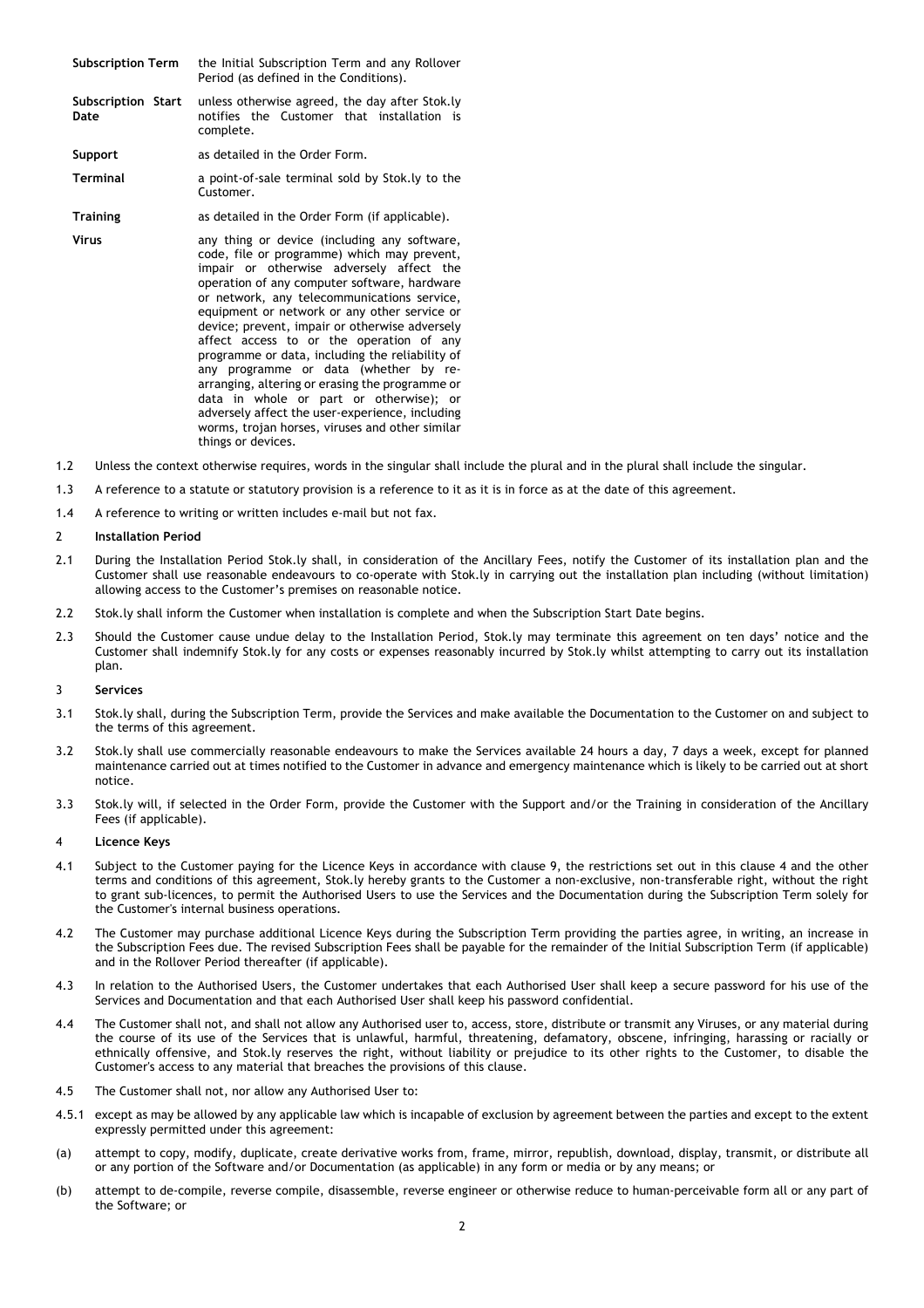- 4.5.2 access all or any part of the Services and Documentation in order to build a product or service which competes with the Services and/or the Documentation; or
- 4.5.3 use the Services and/or Documentation to provide services to third parties; or
- 4.5.4 subject to clause 18.1, license, sell, rent, lease, transfer, assign, distribute, display, disclose, or otherwise commercially exploit, or otherwise make the Services and/or Documentation available to any third party except the Authorised Users; or
- 4.5.5 attempt to obtain, or assist third parties in obtaining, access to the Services and/or Documentation, other than as provided under this clause 4.
- 4.6 The Customer shall use all reasonable endeavours to prevent any unauthorised access to, or use of, the Services and/or the Documentation and, in the event of any such unauthorised access or use, promptly notify Stok.ly.
- 4.7 The rights provided under this clause 4 are granted to the Customer only, and shall not be considered granted to any subsidiary or holding company of the Customer.

# 5 **Hardware**

5.1 Orders

- 5.1.1 The Customer may place a written order for Hardware at any time. Stok.ly may accept or decline orders at its absolute discretion.
- 5.1.2 If Stok.ly accepts an order, a binding agreement shall come into place for the sale of Hardware on the terms of this clause 5 and clauses 9 (Charges), 11 (Confidentiality), 13 (Limitation of Liability), 14.2 (Termination), 14.3 (Consequences of Termination), 14.4 (Consequences of Termination), 15 (Force Majeure), 16 (Variation), 17 (Entire Agreement), 18 (Assignment), 19 (Third Party Rights), 20 (Notices) and 21 (Governing Law and Jurisdiction).
- 5.2 Delivery
- 5.2.1 Stok.ly shall endeavour to deliver the Hardware to the Customer's premises. Delivery is completed on the completion of unloading of the Hardware at the Customer's premises.
- 5.2.2 Delivery dates are approximate only, and the time of delivery is not of the essence. Stok.ly shall not be liable for any delay in delivery of any Hardware that is caused by the Customer's failure to provide Stok.ly with adequate delivery instructions or any other instructions that are relevant to the supply of the Hardware.
- 5.3 Quality and fitness for purpose
- 5.3.1 Stok.ly warrants that at the date of delivery, the Hardware shall:
- (a) conform in all material respects with their description;
- (b) be free from material defects in design, material and workmanship; and
- (c) be of satisfactory quality (within the meaning of the Sale of Goods Act 1979).
- 5.3.2 Subject to clause 5.3.5, if the Customer gives notice in writing to Stok.ly within 7 days of delivery that some or all of the Hardware does not comply with the warranties set out in clause 5.3.1, Stok.ly shall at its option, repair or replace any Hardware that is evidenced found to be defective.
- 5.3.3 If there is a technical fault with a Terminal after the 7-day period mentioned in clause 5.3.2 and the Customer has opted for the Commercial Warranty in the Order Form, Stok.ly shall replace the Terminal within 24 hours of receiving the faulty Terminal back from the Customer providing:
- (a) the Customer returns the faulty Terminal in its original packaging; and
- (b) tests by Stok.ly on the faulty Terminal reveal a technical fault, rather than any of the issues referred to in 5.3.5.
- 5.3.4 The Customer shall to be entitled to receive a maximum of two new Terminals under the Commercial Warranty during the Commercial Warranty Period. The Commercial Warranty shall expire after the end of the Commercial Warranty Period or the expiry or termination of the Subscription Term, whichever is sooner.
- 5.3.5 Stok.ly shall not be liable for any Hardware failing to comply with the warranties set out in clause 5.3.1 or the Commercial Warranty if the defect is due to the actions of the Customer that are not in line with written or verbal instructions of Stok.ly, the Customer's attempts to repair, or fair wear and tear.
- 5.3.6 The terms implied by sections 13 to 15 of the Sale of Goods Act 1979 are, to the fullest extent permitted by law, excluded from the Contract.
- 5.3.7 The terms of this clause and the clauses listed in clause 5.1.2 shall apply to any repaired or replacement Hardware supplied by Stok.ly.
- 5.4 Title and risk
- 5.4.1 Risk in Hardware shall pass to the Customer on completion of loading the Hardware at the Customer's premises.
- 5.4.2 Title to Hardware shall only pass to the Customer once Stok.ly receives payment in full (in cash or cleared funds) for them.
- 5.4.3 Until title to the Hardware has passed to the Customer, the Customer shall:
- (a) store the Hardware in such a way that it remains readily identifiable as Stok.ly's property;
- (b) not remove, deface or obscure any identifying mark or packaging on or relating to the Hardware;
- (c) maintain the Hardware in satisfactory condition and keep it insured against all risks for their full price from the date of delivery;
- (d) notify Stok.ly immediately if it becomes subject to any of the events listed in clauses 14.2.3 and 14.2.4; and
- (e) give Stok.ly such information relating to the Hardware as Stok.ly may require from time to time.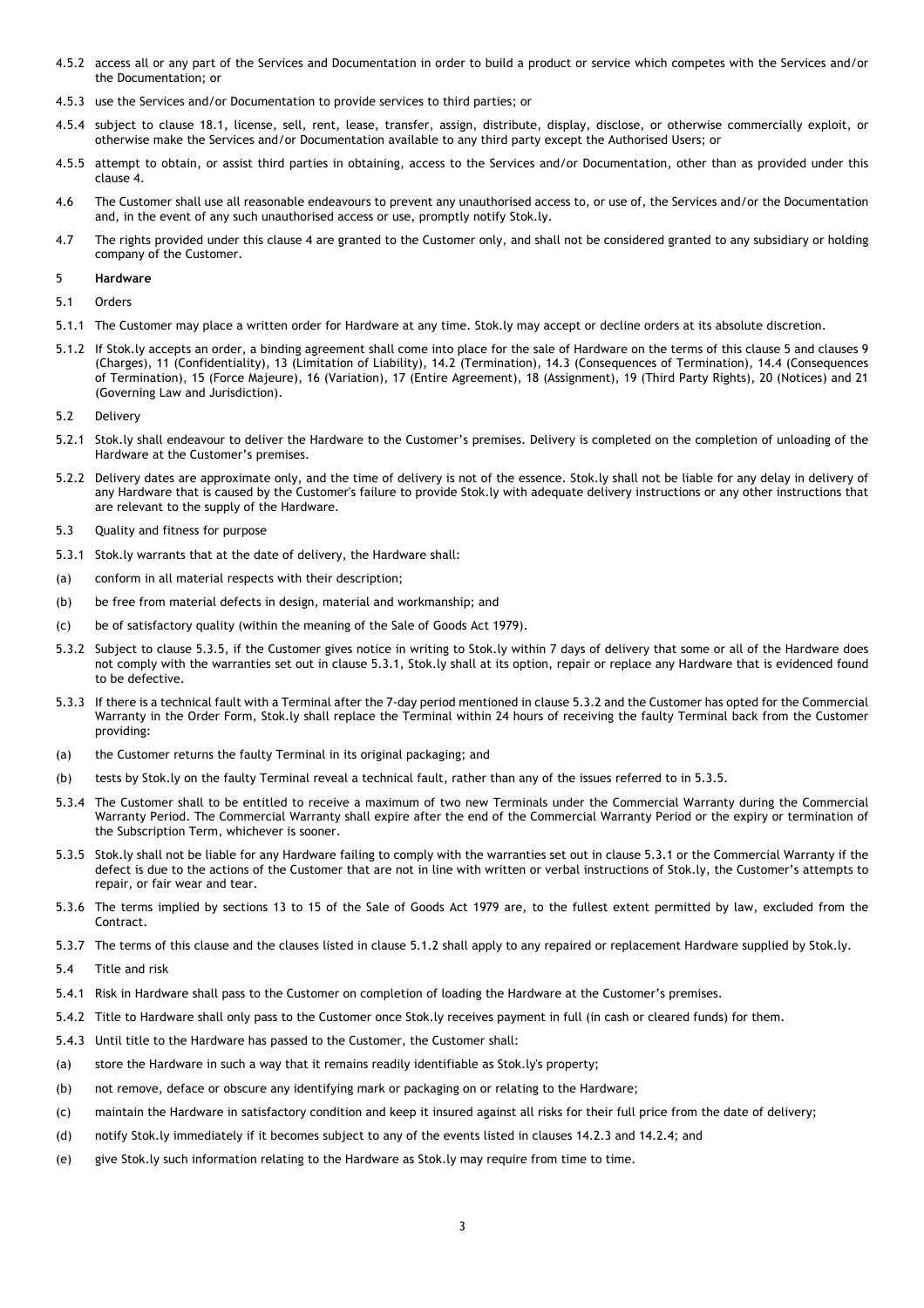- 5.4.4 Stok.ly may recover Hardware in which title has not passed to the Customer. The Customer irrevocably licenses Stok.ly, its officers, employees and agents, to enter any premises of the Customer (including with vehicles), in order to satisfy itself that the Customer is complying with the obligations in clause 5.4.3, and to recover any Hardware in which property has not passed to the Customer.
- 5.5 Price and payment for Hardware
- 5.5.1 If Hardware is ordered before the Subscription Start Date, the Customer acknowledges that the Hardware Fees, unless otherwise agreed between parties in the Order Form, shall be reflected in the agreed Subscription Fees applicable to the Initial Subscription Term only and payable in accordance with the Subscription Fee payment terms in clause 9. After the last payment of the Initial Subscription Term, title in the Hardware shall pass to the Customer.
- 5.5.2 If the Customer orders any Hardware after the Subscription Start Date, the parties shall agree separate payment terms for the Hardware (which may include, by way of example only, an increase to the Subscription Fees due for the remainder of the Initial Subscription Term, in which case title will not pass in the Hardware until the last payment of the Initial Subscription Term). For the avoidance of doubt, regardless of the payment terms agreed between the parties under this clause, clauses 9.6, 9.7, and 9.8 shall still apply.

## 6 **Customer data**

- 6.1 The Customer shall own all right, title and interest in and to all of the Customer Data that is not personal data and shall have sole responsibility for the legality, reliability, integrity, accuracy and quality of all such Customer Data.
- 6.2 Stok.ly shall follow archiving procedures for Customer Data. Stok.ly shall not be responsible for any loss, destruction, alteration or disclosure of Customer Data caused by any third party (except those third parties sub-contracted by Stok.ly to perform services related to Customer Data maintenance and back-up for which it shall remain responsible).
- 6.3 Both parties will comply with all applicable requirements of the Data Protection Laws (as defined in Schedule 1) and their obligations contained in Schedule 1. This clause 6 is in addition to, and does not relieve, remove or replace, a party's obligations or rights under the Data Protection Laws.

# 7 **Stok.ly's obligations**

- 7.1 Stok.ly undertakes that the Services will be performed substantially in accordance with the Documentation and with reasonable skill and care.
- 7.2 The undertaking at clause 7.1 shall not apply to the extent of any non-conformance which is caused by use of the Services contrary to Stok.ly's instructions, or modification or alteration of the Services by any party other than Stok.ly or Stok.ly's duly authorised contractors or agents. Notwithstanding the foregoing, Stok.ly:
- 7.2.1 does not warrant that the Customer's use of the Services will be uninterrupted or error-free; or that the Services, Documentation and/or the information obtained by the Customer through the Services will meet the Customer's requirements; and
- 7.2.2 is not responsible for any delays, delivery failures, or any other loss or damage resulting from the transfer of data over communications networks and facilities, including the internet, and the Customer acknowledges that the Services and Documentation may be subject to limitations, delays and other problems inherent in the use of such communications facilities.
- 7.3 Stok.ly warrants that it has and will maintain all necessary licences, consents, and permissions necessary for the performance of its obligations under this agreement.

### 8 **Customer's obligations**

- 8.1 The Customer shall:
- 8.1.1 provide Stok.ly with all necessary co-operation in relation to this agreement in order to provide the Services, including but not limited to Customer Data, security access information and configuration services;
- 8.1.2 without affecting its other obligations under this agreement, comply with all applicable laws and regulations with respect to its activities under this agreement;
- 8.1.3 ensure that the Authorised Users use the Services and the Documentation in accordance with the terms and conditions of this agreement and shall be responsible for any Authorised User's breach of this agreement;
- 8.1.4 ensure that its network and systems comply with the relevant specifications provided by Stok.ly from time to time; and
- 8.1.5 be, to the extent permitted by law and except as otherwise expressly provided in this agreement, solely responsible for procuring, maintaining and securing its network connections and telecommunications links from its systems to Stok.ly's data centres, and all problems, conditions, delays, delivery failures and all other loss or damage arising from or relating to the Customer's network connections or telecommunications links or caused by the internet.

## 9 **Charges and payment**

- 9.1 The Customer shall pay the Subscription Fees to Stok.ly for the Licence Keys and, if applicable in accordance with clause 5.5, any Hardware in accordance with this clause 9.
- 9.2 In the event monthly billing is selected in the Order Form, the Customer shall on or before the Effective Date provide to Stok.ly valid, upto-date and complete credit or debit card details and the Customer authorises Stok.ly to bill such credit or debit card:
- 9.2.1 in advance on the Subscription Start Date for the Subscription Fees due that month; and
- 9.2.2 in advance for the Subscription Fees due monthly thereafter.
- 9.3 In the event lump sum is selected in the Order Form, the Customer shall on or before the Effective Date provide to Stok.ly valid, up-todate and complete credit or debit card details and the Customer authorises Stok.ly to bill such credit or debit card:
- 9.3.1 in advance on the Subscription Start date for the Subscription Fees due for the Initial Subscription Term; and
- 9.3.2 in the event the agreement enters a Rollover Period, monthly in advance for the Subscription Fees due.
- 9.4 The Customer shall pay the Installation, Training and Support fees (separately or together, **Ancillary Fees**) as per the Order Form:
- 9.4.1 if the 'lump sum' option for the Ancillary Fees is selected in the Order Form, Stok.ly shall bill the Customer's debit or credit card referred to in clauses 9.2 and 9.3 for the Ancillary Fees on the Subscription Start Date; or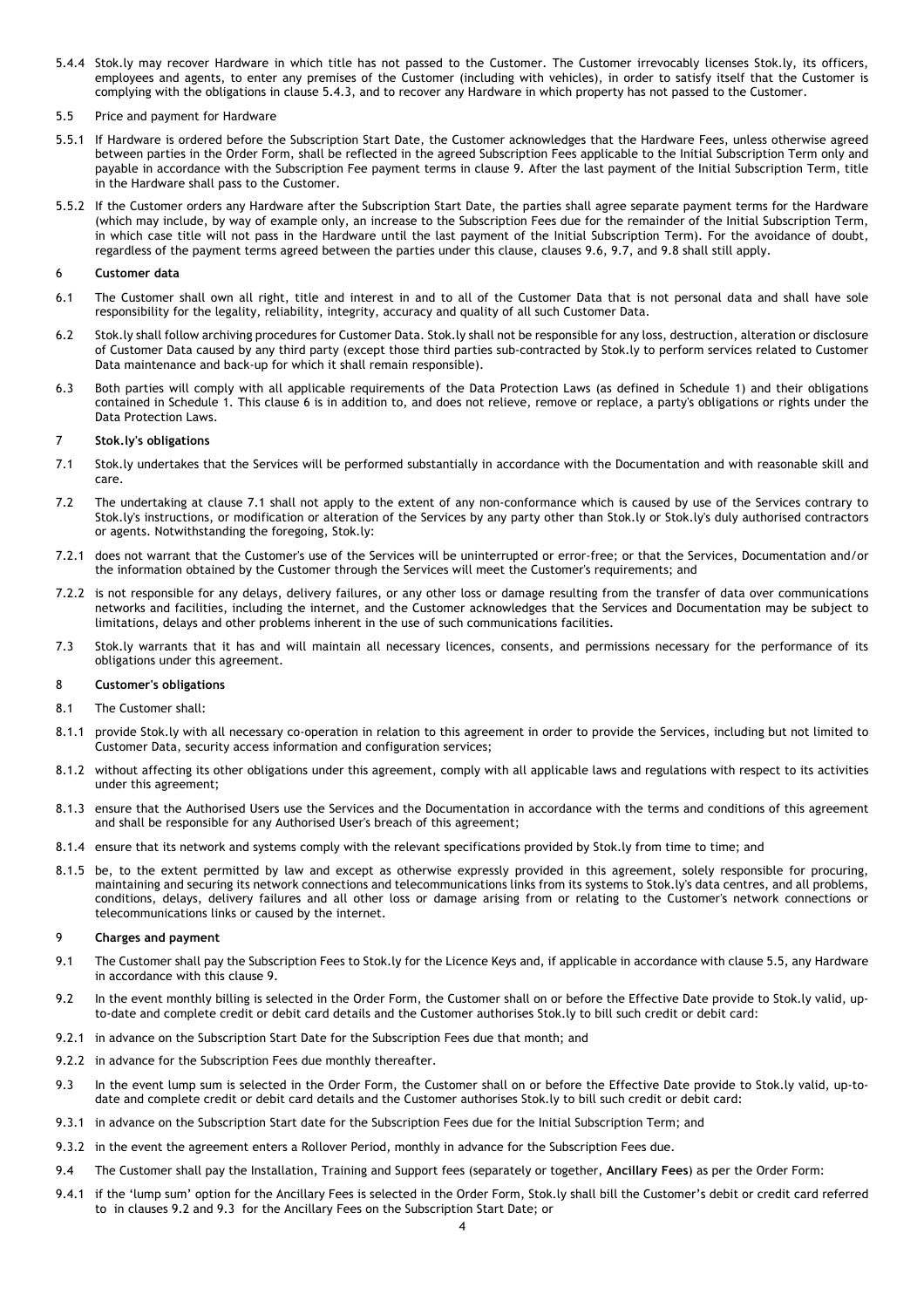- 9.4.2 if the 'built into Subscription Fees' option for the Ancillary Fees is selected in the Order Form, Stok.ly shall bill the Customer in accordance with clause 9.2.
- 9.5 If the Customer has opted for the benefit of the Commercial Warranty in the Order Form, Stok.ly shall bill the Customer's debit or credit card referred to in clauses 9.2 and 9.3 for the Commercial Warranty Fees on the Subscription Start Date.
- 9.6 If Stok.ly has not received payment of Subscription Fees, Ancillary Fees, Commercial Warranty Fees, Hardware Fees or any other fees due under this agreement within 14 days after the due date, and without prejudice to any other rights and remedies of Stok.ly:
- 9.6.1 Stok.ly may, without liability to the Customer, disable the Customer's password, account and access to all or part of the Services and Stok.ly shall be under no obligation to provide any or all of the Services while the invoice(s) concerned remain unpaid;
- 9.6.2 interest shall accrue on a daily basis on such due amounts at an annual rate equal to the statutory rate referred to in the Late Payment of Commercial Debts (Interest) Act 1998, commencing on the day after the due date and continuing until fully paid, whether before or after judgment; and
- 9.6.3 Stok.ly may engage a third party debt collection agency to collect any of fees mentioned in this clause.
- 9.7 In the event of suspension of Services under clause 9.6.1, the Customer must pay Stok.ly an administration fee of £150 to cover Stok.ly's cost in unlocking the Services.
- 9.8 All amounts and fees stated or referred to in this agreement:
- 9.8.1 shall be payable in pounds sterling;
- 9.8.2 are, subject to express provisions in this agreement, non-cancellable and non-refundable;
- 9.8.3 are exclusive of value added tax, which shall be added to Stok.ly's invoice(s) at the appropriate rate.

## 10 **Proprietary rights**

The Customer acknowledges and agrees that Stok.ly and/or its licensors own all intellectual property rights in the Services and the Documentation. Except as expressly stated herein, this agreement does not grant the Customer any rights to, under or in, any patents, copyright, database right, trade secrets, trade names, trade marks (whether registered or unregistered), or any other rights or licences in respect of the Services or the Documentation.

### 11 **Confidentiality**

- 11.1 Each party may be given access to Confidential Information from the other party in order to perform its obligations under this agreement. A party's Confidential Information shall not be deemed to include information that:
- 11.1.1 is or becomes publicly known other than through any act or omission of the receiving party;
- 11.1.2 was in the other party's lawful possession before the disclosure; or
- 11.1.3 is lawfully disclosed to the receiving party by a third party without restriction on disclosure.
- Subject to clause 11.3, each party shall hold the other's Confidential Information in confidence and not make the other's Confidential Information available to any third party, or use the other's Confidential Information for any purpose other than the implementation of this agreement or without the prior written consent of the other party.
- 11.3 A party may disclose Confidential Information to the extent such Confidential Information is required to be disclosed by law or any regulatory authority.
- 11.4 The above provisions of this clause 11 shall survive termination of this agreement, however arising.

### 12 **Indemnity**

- 12.1 Stok.ly shall indemnify, defend and hold harmless the Customer, its officers, directors and employees against any claim that the Services or Documentation infringe any United Kingdom patent effective as of the Effective Date, copyright, trade mark, database right or right of confidentiality, and shall indemnify the Customer for any amounts awarded against the Customer in judgment or settlement of such claims, provided that:
- 12.1.1 Stok.ly is given prompt notice of any such claim;
- 12.1.2 the Customer provides reasonable co-operation to Stok.ly in the defence and settlement of such claim, at Stok.ly's expense; and
- 12.1.3 Stok.ly is given sole authority to defend or settle the claim.
- 12.2 In the defence or settlement of any claim, Stok.ly may procure the right for the Customer to continue using the Services, replace or modify the Services so that they become non-infringing or, if such remedies are not reasonably available, terminate this agreement on 10 working days' notice to the Customer without any additional liability or obligation to pay liquidated damages or other additional costs to the Customer.
- 12.3 In no event shall Stok.ly, its employees, agents and sub-contractors be liable to the Customer to the extent that the alleged infringement is based on:
- 12.3.1 a modification of the Services or Documentation by anyone other than Stok.ly; or
- 12.3.2 the Customer's or Authorised User's use of the Services or Documentation in a manner contrary to the instructions given to the Customer by Stok.ly; or
- 12.3.3 the Customer's or Authorised User's use of the Services or Documentation after notice of the alleged or actual infringement from Stok.ly or any appropriate authority.
- 12.4 The foregoing and clause 13.3.2 states the Customer's sole and exclusive rights and remedies, and Stok.ly's (including Stok.ly's employees', agents' and sub-contractors') entire obligations and liability, for infringement of any patent, copyright, trade mark, database right or right of confidentiality.
- 13 **Limitation of liability**
- 13.1 Except as expressly and specifically provided in this agreement: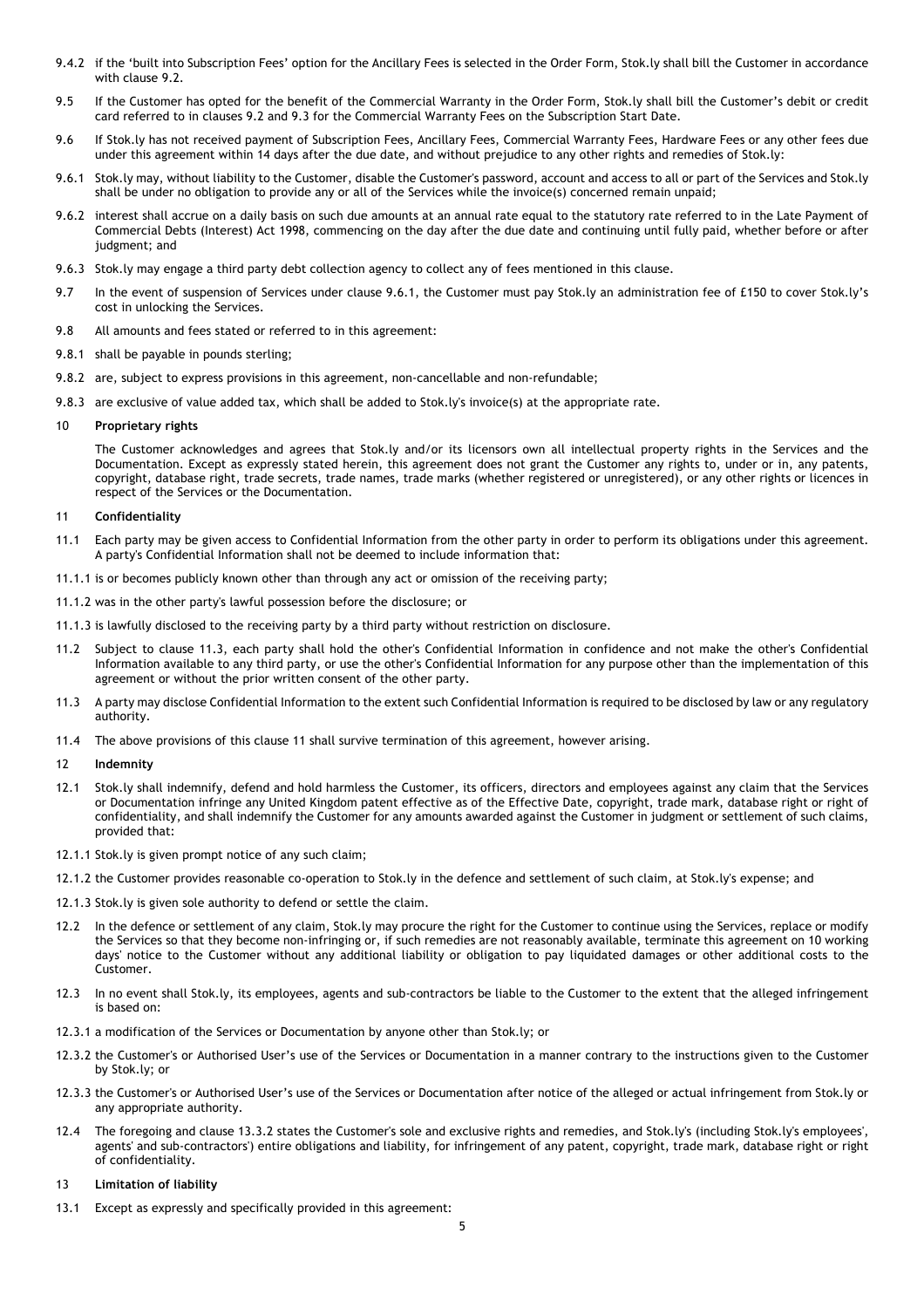- 13.1.1 all warranties, representations, conditions and all other terms of any kind whatsoever implied by statute or common law are, to the fullest extent permitted by applicable law, excluded from this agreement; and
- 13.1.2 the Services and the Documentation are provided to the Customer on an "as is" basis.
- 13.2 Nothing in this agreement excludes the liability of Stok.ly:
- 13.2.1 for death or personal injury caused by Stok.ly's negligence; or
- 13.2.2 for fraud or fraudulent misrepresentation.
- 13.3 Subject to clause 13.1 and clause 13.2:
- 13.3.1 Stok.ly shall not be liable whether in tort (including for negligence or breach of statutory duty), contract, misrepresentation, restitution or otherwise for any:
- (a) loss of profits, loss of business, depletion of goodwill and/or similar losses or loss or corruption of data or information, or pure economic loss; or
- (b) special, indirect or consequential loss, costs, damages, charges or expenses however arising under this agreement.
- 13.3.2 Stok.ly's total aggregate liability in contract (including in respect of the indemnity at clause 12.1), tort (including negligence or breach of statutory duty), misrepresentation, restitution or otherwise, arising in connection with the performance or contemplated performance of this agreement shall be limited to the total Subscription Fees paid as at the date on which the claim arose.

#### 14 **Term and termination**

- 14.1 This agreement shall, unless otherwise terminated as provided in this clause 14, commence on the Effective Date and shall continue for the Installation Period, the Initial Subscription Term and shall continue thereafter until terminated (**Rollover Period**) in accordance with this clause 14, unless:
- 14.1.1 either party notifies the other party of termination, in writing, at least 60 days before the end of the Initial Subscription Term, in which case this agreement shall terminate upon the expiry of the Initial Subscription Term;
- 14.1.2 during the Rollover Period, either party gives the other at least 60 days' written notice of termination; or
- 14.1.3 otherwise terminated in accordance with the provisions of this agreement.
- 14.2 Without affecting any other right or remedy available to it, either party may terminate this agreement with immediate effect by giving written notice to the other party if:
- 14.2.1 the other party fails to pay any amount due under this agreement on the due date for payment and remains in default not less than 30 days after being notified in writing to make such payment;
- 14.2.2 the other party commits a material breach of any other term of this agreement which breach is irremediable or (if such breach is remediable) fails to remedy that breach within a period of 30 days after being notified in writing to do so;
- 14.2.3 the other party suspends, or threatens to suspend, payment of its debts or is unable to pay its debts as they fall due or admits inability to pay its debts or is deemed unable to pay its debts within the meaning of section 123 of the Insolvency Act 1986, as if the words "it is proved to the satisfaction of the court" did not appear in sections 123(1)(e) or 123(2) of the Insolvency Act 1986; or
- 14.2.4 the other party suspends or ceases, or threatens to suspend or cease, carrying on all or a substantial part of its business.
- 14.3 On termination of this agreement for any reason:
- 14.3.1 all licences granted under this agreement shall immediately terminate and the Customer shall immediately cease all use of the Services and/or the Documentation;
- 14.3.2 each party shall return and make no further use of any equipment, property, Documentation and other items (and all copies of them) belonging to the other party;
- 14.3.3 Stok.ly may destroy or otherwise dispose of any of the Customer Data (excluding any Personal Data (as defined in Schedule 1), which shall be governed by the obligations in Schedule 1) in its possession in, unless Stok.ly receives, no later than 10 days after the effective date of the termination of this agreement, a written request for the delivery to the Customer of the then most recent back-up of the Customer Data; and
- 14.3.4 any rights, remedies, obligations or liabilities of the parties that have accrued up to the date of termination, including the right to claim damages in respect of any breach of the agreement which existed at or before the date of termination shall not be affected or prejudiced.
- 14.4 On termination of this agreement before title has passed in any Hardware in accordance with clause 5, Stok.ly may recover that Hardware using the rights contained in clause 5.4.4.

### 15 **Force majeure**

Stok.ly shall have no liability to the Customer under this agreement if it is prevented from or delayed in performing its obligations under this agreement, or from carrying on its business, by acts, events, omissions or accidents beyond its reasonable control, including, without limitation, strikes, lock-outs or other industrial disputes (whether involving the workforce of Stok.ly or any other party), failure of a utility service or transport or telecommunications network, act of God, war, riot, civil commotion, malicious damage, compliance with any law or governmental order, rule, regulation or direction, accident, breakdown of plant or machinery, fire, flood, storm or default of suppliers or sub-contractors, provided that the Customer is notified of such an event and its expected duration.

### 16 **Variation**

No variation of this agreement shall be effective unless it is in writing and signed by the parties (or their authorised representatives).

# 17 **Entire agreement**

17.1 This agreement constitutes the entire agreement between the parties and supersedes and extinguishes all previous agreements, promises, assurances, warranties, representations and understandings between them, whether written or oral, relating to its subject matter.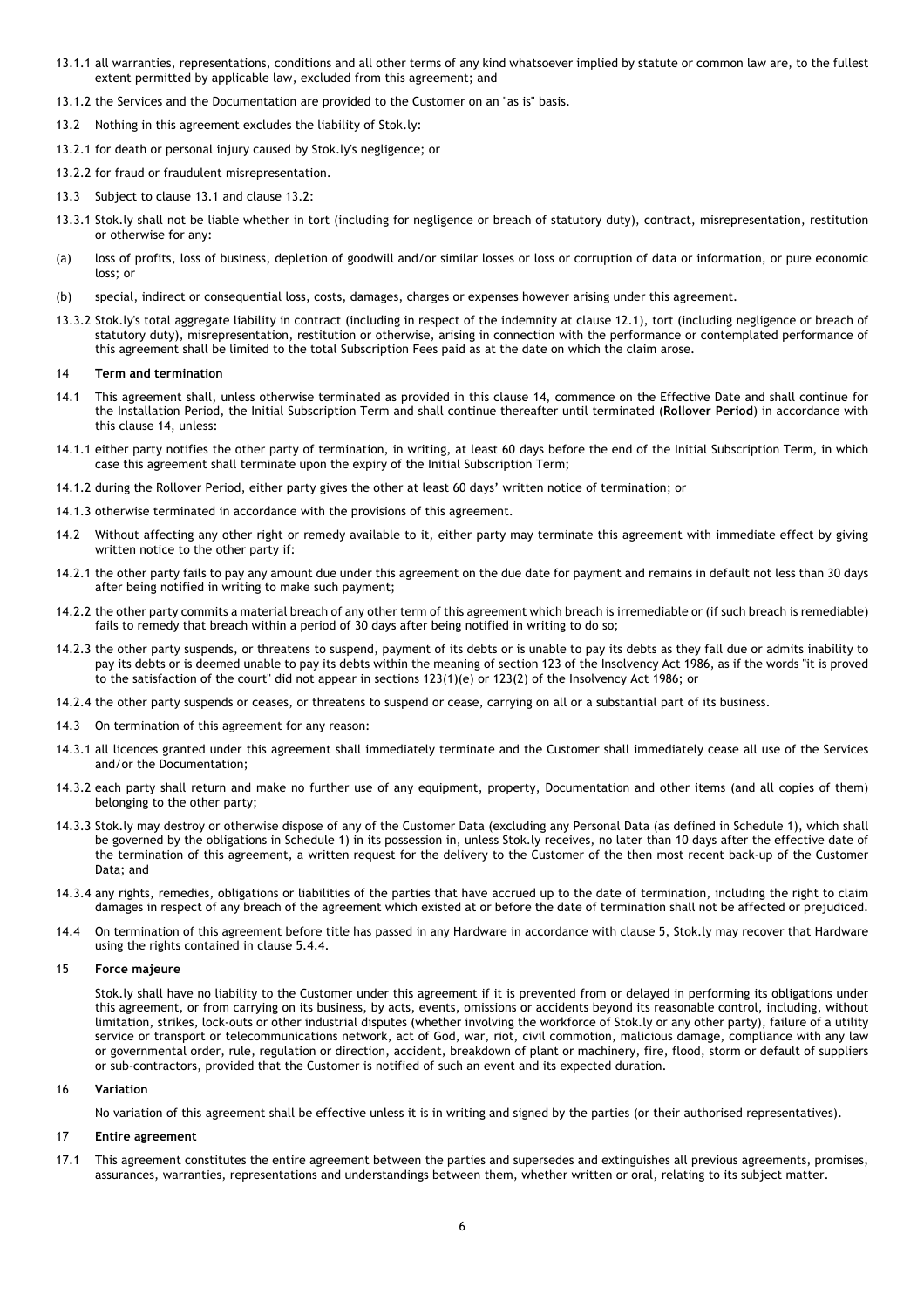- 17.2 Each party acknowledges that in entering into this agreement it does not rely on, and shall have no remedies in respect of, any statement, representation, assurance or warranty (whether made innocently or negligently) that is not set out in this agreement.
- 17.3 Nothing in this clause shall limit or exclude any liability for fraud.

# 18 **Assignment**

- 18.1 The Customer shall not, without the prior written consent of Stok.ly, assign, transfer, charge, sub-contract or deal in any other manner with all or any of its rights or obligations under this agreement.
- 18.2 Stok.ly may at any time assign, transfer, charge, sub-contract or deal in any other manner with all or any of its rights or obligations under this agreement.

# 19 **Third party rights**

This agreement does not confer any rights on any person or party (other than the parties to this agreement and, where applicable, their successors and permitted assigns) pursuant to the Contracts (Rights of Third Parties) Act 1999.

# 20 **Notices**

- 20.1 Any notice required to be given under this agreement shall be in writing and shall be delivered by hand or sent by pre-paid first-class post or recorded delivery post, or e-mail to the other party at its address or e-mail address set out in this agreement, or such other address or e-mail address as may have been notified by that party for such purposes.
- 20.2 A notice delivered by hand shall be deemed to have been received when delivered (or if delivery is not in business hours, at 9.00 am on the first working day following delivery). A correctly addressed notice sent by pre-paid first-class post or recorded delivery post shall be deemed to have been received at the time at which it would have been delivered in the normal course of post. A notice delivered by email shall be deemed to have been received at 9.00 am on the next working day after transmission.

# 21 **Governing law and jurisdiction**

This agreement and any dispute or claim arising out of or in connection with it or its subject matter or formation (including non-contractual disputes or claims) shall be governed by and construed in accordance with the law of England and the parties irrevocably agreed that the courts of England and Wales shall have exclusive jurisdiction to settle any dispute or claim arising out of or in connection with this agreement or its subject matter or formation (including non-contractual disputes or claims).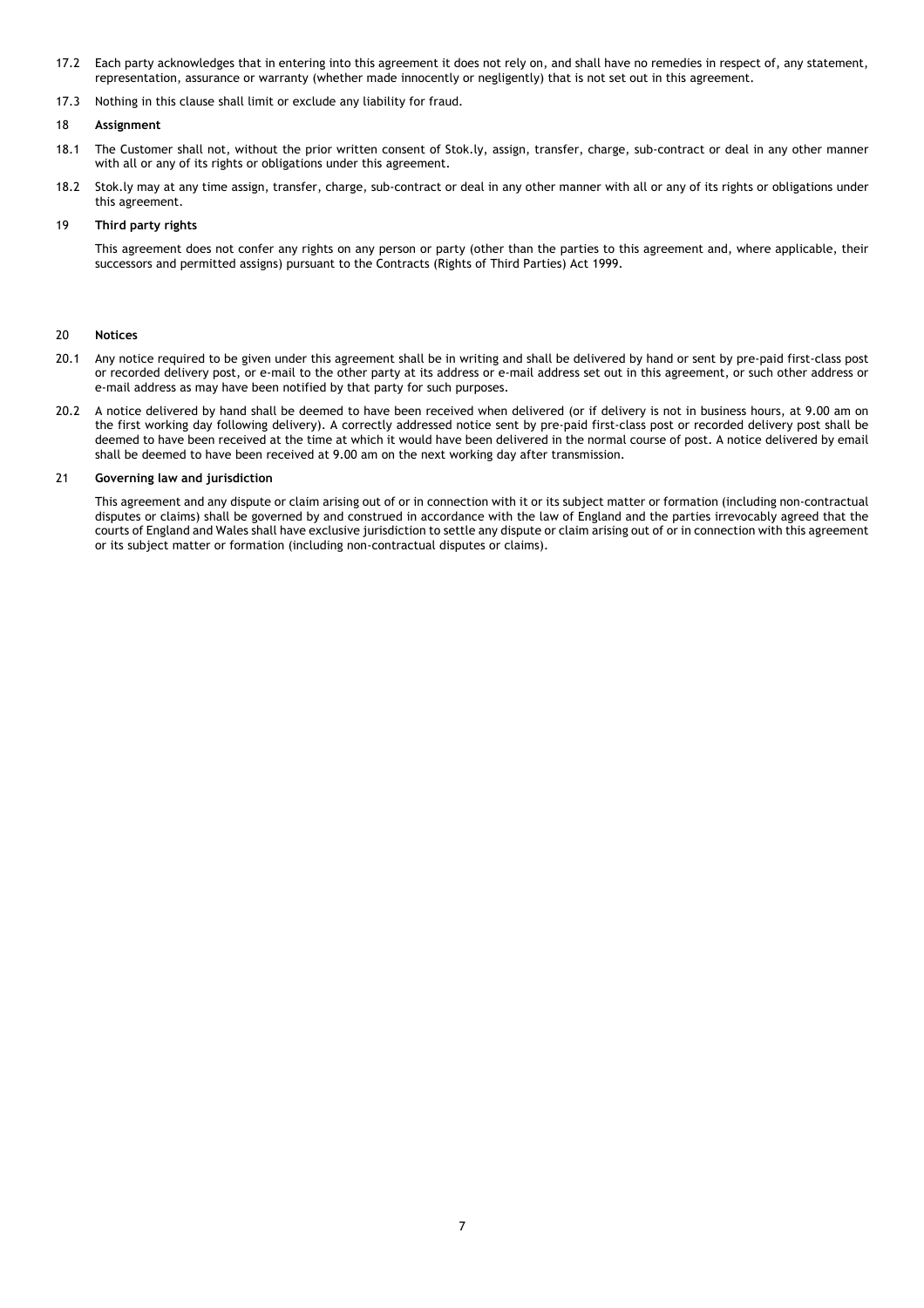- 1 Definitions
	- **Data Controller** has the meaning given to 'Data Controller', or 'Controller' as appropriate, in the Data Protection Laws.
	- **Data Breach** means a breach of security leading to the accidental or unlawful destruction, loss, alteration, unauthorised disclosure of, or access to, Personal Data transmitted, stored or otherwise processed.
	- **Data Processor** has the meaning given to 'Data Processor', or 'Processor' as appropriate, in the Data Protection Laws.
	- **Data Protection Laws** means any and all laws, statutes, enactments, orders or regulations or other similar instruments of general application and any other rules, instruments or provisions in force from time to time relating to the processing of personal data and privacy applicable to the performance of this agreement, including where applicable the Data Protection Act 1998, the Data Protection Act 2018, the Regulation of Investigatory Powers Act 2000, the Privacy and Electronic Communications (EC Directive) Regulations 2003 (SI 2426/2003) and the GDPR (Regulation (EU) 2016/679), as amended or superseded.
	- **GDPR** means Regulation (EU) 2016/679 of the European Parliament and of the Council of 27 April 2016 on the protection of natural persons with regard to the processing of Personal Data and on the free movement of such data, and repealing directive 95/46/EC as updated, superseded or repealed from the time to time;

**Personal Data** has the meaning given in the Data Protection Laws.

## **2 Data Processing**

Where Stok.ly, pursuant to this agreement, processes Personal Data on behalf of the Customer, Stok.ly acknowledges that the Customer is the Data Controller and the owner of such Personal Data, and that Stok.ly is the Data Processor.

## **3 Compliance with Data Protection Laws**

The Data Processor warrants that it has complied, and shall continue to comply, with the requirements of the applicable Data Protection Laws and all other data protection legislation in any jurisdiction relevant to the exercise of its rights or the performance of its obligations under this agreement.

## **4 Data Processing Obligations**

- 4.1 In respect of any Personal Data to be processed by the Data Processor pursuant to this agreement for which the Customer is Data Controller, the Data Processor shall:
- 4.1.1 have in place and at all times maintain appropriate technical and organisational measures in such a manner as is designed to ensure the protection of the rights of the data subject and to ensure a level of security appropriate to the risk;
- 4.1.2 not engage any sub-processor without the prior specific or general written authorisation of the Customer (and in the case of general written authorisation, the Data Processor shall inform the Customer of any intended changes concerning the addition or replacement of other processors and the Customer shall have the right to object to such changes);
- 4.1.3 ensure that each of the Data Processor's employees, agents, consultants, subcontractors and sub-processors are made aware of the Data Processor's obligations under this Schedule and enter into binding obligations with the Data Processor to maintain the levels of security and protection required under this Schedule. The Data Processor shall ensure that the terms of this Schedule are incorporated into each agreement with any sub-processor, subcontractor, agent or consultant to the effect that the sub-processor, subcontractor, agent or consultant shall be obligated to act at all times in accordance with duties and obligations of the Data Processor under this Schedule;
- 4.1.4 process that Personal Data only on behalf of the Customer in accordance with the Customer's instructions and to perform its obligations under this agreement or other documented instructions and for no other purpose save to the limited extent required by law;
- 4.1.5 on termination or expiry of the agreement, the Data Processor shall either delete or return (at the request and cost of the Customer) all Personal Data to the Customer, unless storage by the Data Processor is required by law;
- 4.1.6 ensure that all persons authorised to access the Personal Data are subject to obligations of confidentiality and receive training to ensure compliance with this agreement and the Data Protection Laws;
- 4.1.7 make available to the Customer all information necessary to demonstrate compliance with the obligations laid out in Article 28 of GDPR and this Schedule and allow for and contribute to audits, including inspections, conducted by the Customer or another auditor mandated by the Customer (at the cost of the Customer); provided that, in respect of this provision the Data Processor shall immediately inform the Customer if, in its opinion, an instruction infringes Data Protection Laws;